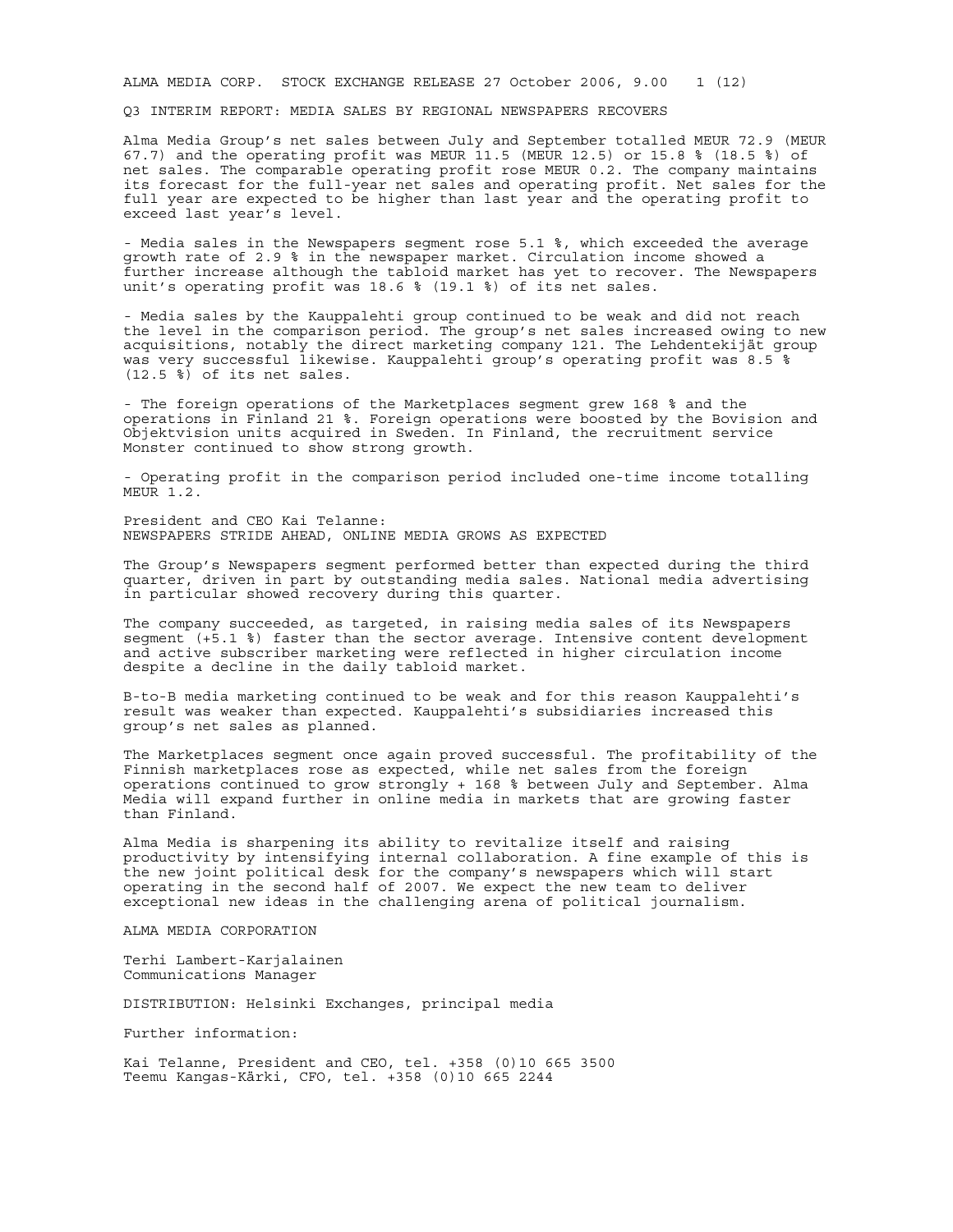The presentation material in English will be available from 11 am at http://www.almamedia.fi/home.

A webcast will begin at 1.00 pm and last about 20 minutes. A Conference Call will begin at 1.30 pm. The webcast can be followed at http://www.almamedia.fi/home. To participate in the Conference Call, please call +44-207 162 0125.

Alma Media is a profitably growing and internationally expanding company that invests in the future of newspapers and the online media. Its best known products are Aamulehti, Iltalehti, Kauppalehti and Etuovi.com.

Net sales in 2005 totalled EUR 286 million and the operating margin was almost 15 %. The company's share is listed in the Mid Cap segment of the OMX Nordic Exchange's Nordic List, trading code ALN1V. More information at http://www.almamedia.fi/home

ALMA MEDIA CORPORATION'S INTERIM REPORT JANUARY - SEPTEMBER 2006

The descriptive part of this interim report concentrates on performance between July and September. Figures in brackets refer to the third quarter of 2005 unless otherwise stated. The figures in the tables are independently rounded.

### CHANGES IN GROUP STRUCTURE COMPARED TO 2005

Alma Media's segments in this interim report are Newspapers, Kauppalehti group and Marketplaces. These form the continuing operations as defined by IFRS accounting principles. The Broadcasting division in the comparative figures is shown in this interim report as a discontinued operation.

The consolidated figures for July-September 2005 include the net sales, MEUR 0.6, of the NWS unit divested in September 2005. The figures for July-September 2006 include the net sales, MEUR  $0.\overline{4}$ , of the Bovision AB and Objektvision companies acquired for the Marketplaces unit in July 2006 as well as the net sales, MEUR 2.2, of Finland Business Communications Ltd and Kauppalehti 121 Oy acquired for the Kauppalehti group; in July 2006 Kauppalehti 121 Oy ceased to be an associated company having become a wholly owned subsidiary.

# GROUP NET SALES AND RESULT JANUARY-SEPTEMBER 2006

The Group's figures for January-September 2005 include a one-time capital gain of MEUR 1.2 on the disposal of the NWS unit, compensation of MEUR 1.2 paid by Edita Oyj in the Acta Print arbitration proceedings, a MEUR 3.3 capital gain received by Talentum and included under associated company results, and financial income totalling MEUR 5.9 from the Broadcasting divestment. One-time expenses in the January-September 2005 result were restructuring costs totalling MEUR 2.9 and financial expenses amounting to MEUR 1.6.

The Group's net sales between January and September 2006 totalled MEUR 219.0 (210.3). Net sales were boosted by ePortti and SBV, both acquired for the Kauppalehti group (1 July 2005 and 1 July 2006 respectively).

The Group's operating profit was MEUR 33.1 (27.6).

GROUP NET SALES AND RESULT JULY-SEPTEMBER 2006

The Group's July-September 2005 figures include a capital gain of MEUR 1.2 on the NWS sale, the MEUR 3.3 capital gain included in Alma Media's share of the associated company Talentum's result, and financial income of MEUR 5.9 from the Broadcasting divestment.

The Group's third-quarter net sales amounted to MEUR 72.9 (67.7). The operating profit was MEUR 11.5 (12.5). Ī,

#### MARKET CONDITIONS

The overall state of the Finnish economy remains good. Recruitment advertising has continued to increase, rising by one quarter from the same period last year.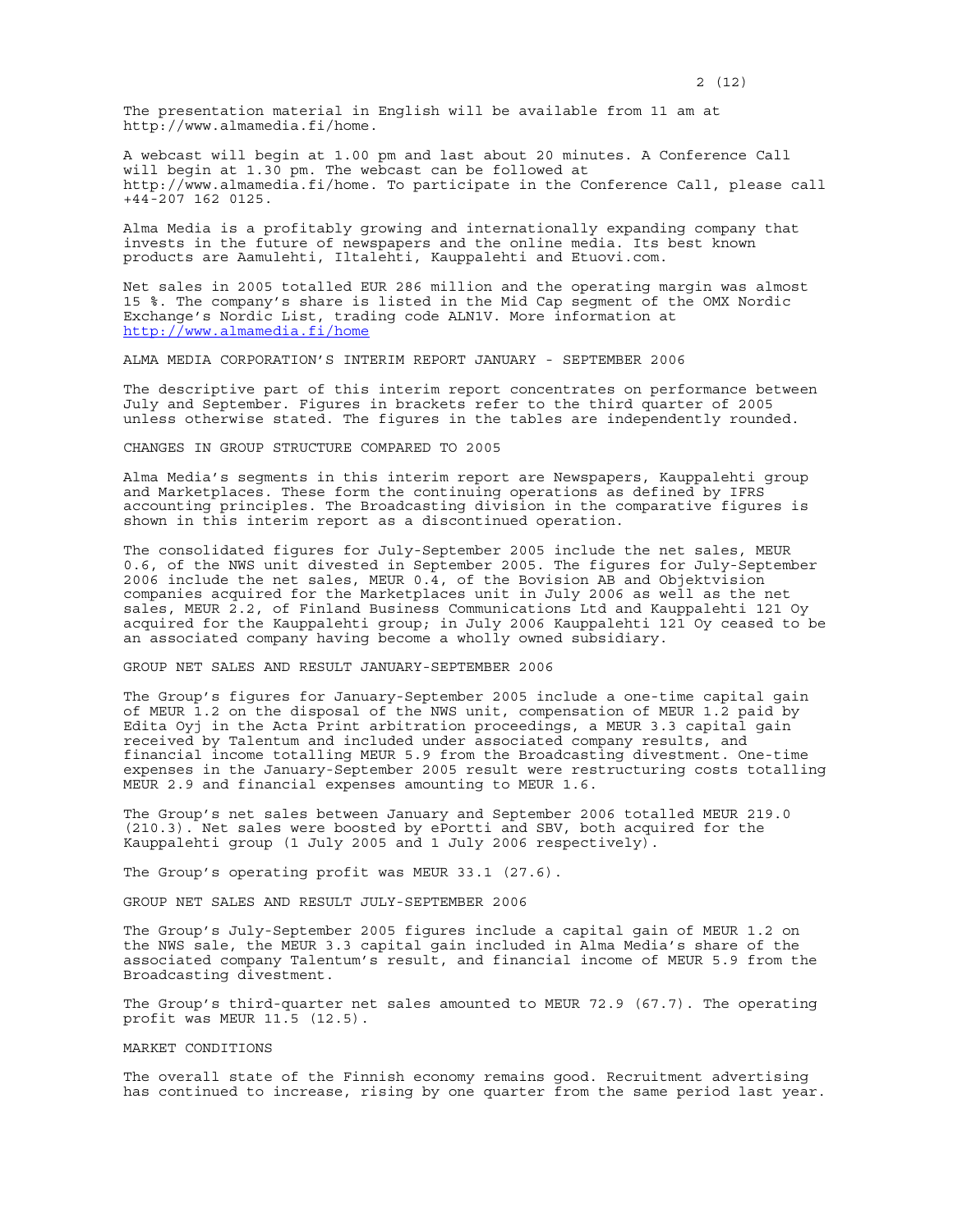Advertising in business newspapers, on the other hand, has declined significantly.

TNS Gallup's figures indicate growth in media advertising of 1.7 % between July and September. The total media market for newspapers grew 2.9 %. Online media grew 13.8 %. Television was down by -1.3 % after growth in the first six months, and the business press had a black September (-8 %).

Of the major advertising sectors, recruitment and vehicles both increased spending  $(+24.1 \t{3}$  and  $+\overline{7}.0 \t{3}$  respectively). A decrease in advertising by the largest group of advertisers, the retail trade, was reversed (+0.3 %). The telecoms sector further curtailed advertising (-37.4 %).

# ALMA MEDIA GROUP

| KEY FIGURES<br><b>MEUR</b>                                                        | 2006<br>$7 - 9$ | 2005<br>$7 - 9$ | 2006<br>$1 - 9$ | 2005<br>$1 - 9$ | 2005<br>$1 - 12$ |
|-----------------------------------------------------------------------------------|-----------------|-----------------|-----------------|-----------------|------------------|
| Net sales*                                                                        | 72.9            | 67.7            | 219.0           | 210.3           | 285.9            |
| Operating profit*                                                                 | 11.5            | 12.5            | 33.1            | 27.6            | 42.3             |
| % of net sales                                                                    | 15.8            | 18.5            | 15.1            | 13.1            | 14.8             |
| Net financial expenses*                                                           | 0.2             | $-4.6$          | 0.5             | $-3.1$          | $-2.7$           |
| Net financial expenses*, % of<br>net sales                                        | 0.2             | $-6.7$          | 0.2             | $-1.5$          | $-1.0$           |
| Share of associated companies'<br>result*                                         | 0.3             | 3.8             | 1.1             | 3.7             | 4.5              |
| Balance sheet total                                                               |                 |                 | 220.8           | 288.5           | 243.6            |
| Gross capital expenditure*                                                        | 11.5            | 6.1             | 16.2            | 16.5            | 19.7             |
| Gross capital expenditure*, %<br>of net sales                                     | 15.8            | 8.9             | 7.4             | 7.8             | 6.9              |
| Equity ratio                                                                      |                 |                 | 50.9            | 42.0            | 54.5             |
| Gearing, %                                                                        |                 |                 | 8.6             | $-4.8$          | $-10.5$          |
| Interest-bearing net debt                                                         |                 |                 | 8.8             | $-5.5$          | $-13.2$          |
| Interest-bearing liabilities                                                      |                 |                 | 52.0            | 107.7           | 56.4             |
| Non-interest-bearing<br>liabilities                                               |                 |                 | 65.4            | 67.0            | 60.4             |
| Average personnel, calculated<br>as full-time employees, excl.<br>delivery staff* | 2 014           | 1 872           | 1 892           | 1 822           | 1 808            |
| Average no. of delivery staff*                                                    | 909             | 982             | 847             | 922             | 900              |
| Earning/share, EUR<br>$(basic)*$                                                  | 0.12            | 0.23            | 0.34            | 0.35            | 0.52             |
| Earnings/share, EUR<br>$(diluted)*$                                               | 0.12            | 0.23            | 0.34            | 0.35            | 0.52             |
| Cash flow from operating<br>activities, EUR *                                     | 0.08            | 0.06            | 0.52            | 0.31            | 0.45             |
| Shareholders' equity/share,<br><b>EUR</b>                                         |                 |                 | 1.38            | 1.52            | 1.69             |
| Market capitalization                                                             |                 |                 | 567.1           | $933.7**$       | 573.0            |
| Average no. of shares (1,000<br>shares)                                           |                 |                 |                 |                 |                  |
| - basic                                                                           | 74 613          | 74 474          | 74 613          | 74 474          | 74 474           |
| - diluted                                                                         | 74 613          | 74 474          | 74 613          | 74 474          | 74 474           |
| No. of shares at end of period<br>$(1,000 \text{ shares})$                        |                 |                 | 74 613          | 74 474          | 74 613           |
| * applies to continuing operations                                                |                 |                 |                 |                 |                  |

\*\* market capitalization of the old Alma Media at the end of September 2005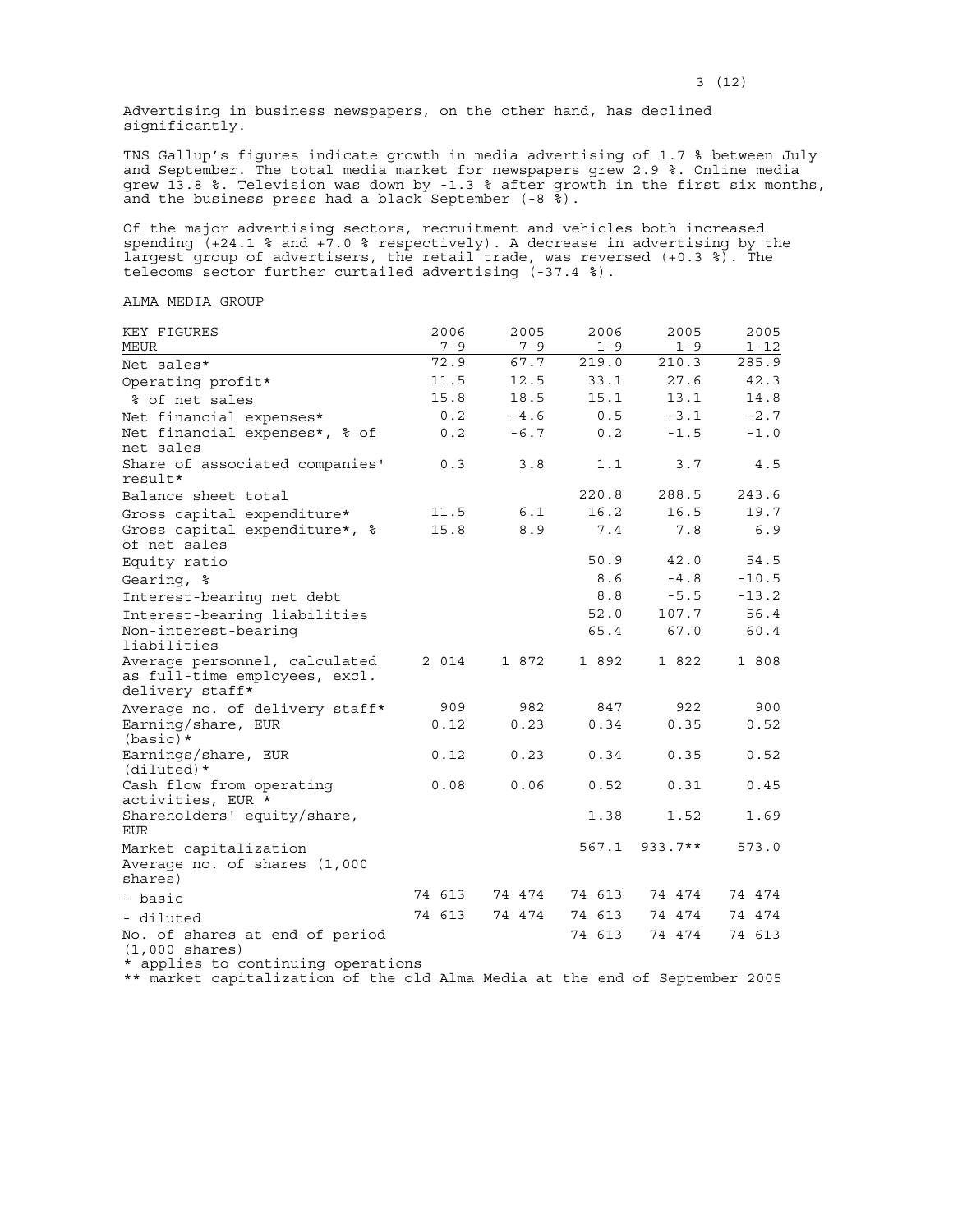|                                                               | 2006         | 2005         | 2006         | 2005         | 2005            |
|---------------------------------------------------------------|--------------|--------------|--------------|--------------|-----------------|
| NET SALES BY SEGMENT, MEUR                                    | $7 - 9$      | $7 - 9$      | $1 - 9$      | $1 - 9$      | 1-12            |
| Continuing operations:                                        |              |              |              |              |                 |
| Newspapers                                                    | 52.2         | 50.7         | 159.7        | 156.2        | 211.6           |
| Kauppalehti group                                             | 14.9         | 12.0         | 43.6         | 37.9         | 53.8            |
| Marketplaces                                                  | 5.9          | 5.8          | 16.7         | 17.6         | 22.7            |
| Other operations and                                          |              |              |              |              |                 |
| eliminations                                                  | $-0.1$       | $-0.9$       | $-1.0$       | $-1.4$       | $-2.2$          |
| Continuing operations, total                                  | 72.9         | 67.7         | 219.0        | 210.3        | 285.9           |
| Discontinued operations, total                                |              |              |              | 67.2         | 67.2            |
| Adjustments and eliminations                                  |              |              |              | $-4.6$       | $\texttt{-4.6}$ |
| Total                                                         | 72.9         | 67.7         | 219.0        | 272.9        | 348.5           |
|                                                               |              |              |              |              |                 |
| OPERATING PROFIT/LOSS BY                                      | 2006         | 2005         | 2006         | 2005         | 2005            |
| SEGMENT, MEUR                                                 | $7 - 9$      | $7 - 9$      | $1 - 9$      | $1 - 9$      | 1-12            |
| Continuing operations:                                        |              |              |              |              |                 |
| Newspapers                                                    | 9.7          | 9.7          | 27.6         | 27.0         | 38.9            |
| Kauppalehti group                                             | 1.3          | 1.5          | 4.0          | 3.1          | 7.1             |
| Marketplaces                                                  | 1.0          | 0.7          | 2.1          | 0.9          | 1.1             |
| Other operations and                                          | $-0.5$       | 0.6          | $-0.6$       | $-3.4$       | $-4.8$          |
| eliminations                                                  |              |              |              |              |                 |
| Continuing operations, total                                  | 11.5         | 12.5         | 33.1         | 27.6         | 42.3            |
| Discontinued operations, total                                |              |              |              | 3.8          | 3.7             |
| Alma Media Group before capital                               | 11.5         | 12.5         | 33.1         | 31.4         | 46.0            |
| qain                                                          |              |              |              |              |                 |
| Capital gain from Broadcasting                                |              |              |              | 324.5        | 324.5           |
| Total                                                         | 11.5         | 12.5         | 33.1         | 355.9        | 370.5           |
|                                                               |              |              |              |              |                 |
| <b>NEWSPAPERS</b>                                             |              |              |              |              |                 |
| Newspapers, key figures (MEUR)                                | 2006         | 2005         | 2006         | 2005         | 2005            |
|                                                               | $7 - 9$      | $7 - 9$      | $1 - 9$      | $1 - 9$      | $1 - 12$        |
| Net sales                                                     | 52.2         | 50.7         | 159.7        | 156.2        | 211.6           |
| Circulation sales                                             | 25.9         | 25.3         | 75.4         | 73.3         | 98.1            |
| Media advertising sales                                       | 23.7         | 22.6         | 75.7         | 73.3         | 100.4           |
| Printing sales                                                | 1.3          | 1.5          | 4.4          | 5.8          | 8.0             |
| Other net sales                                               | 1.3          | 1.3          | 4.1          | 3.8          | 5.1             |
| Operating profit                                              | 9.7          | 9.7          | 27.6         | 27.0         | 38.9            |
| Operating margin, %                                           | 18.6         | 19.1         | 17.3         | 17.3         | 18.4            |
| Gross capital expenditure<br>Average personnel, calculated as | 0.8<br>1 282 | 1.3<br>1 250 | 3.2<br>1 230 | 5.4<br>1 211 | 7.3<br>1 203    |
| full-time employees, excl.                                    |              |              |              |              |                 |
| delivery staff                                                |              |              |              |              |                 |
| No. of delivery staff                                         | 909          | 982          | 847          | 922          | 900             |

The Newspapers segment reports the publishing activities of 36 newspapers. The largest of these are the regional paper Aamulehti and the daily tabloid Iltalehti.

Growth in media sales by Alma Media's Newspapers unit reached 5.1 %, which was 2.2 percentage points higher than the market average. All the company's newspapers performed better than one year earlier. The largest improvements were visible in Pohjolan Sanomat and Iltalehti, the latter attributable in particular to Iltalehti Online.

Income from circulation sales rose 2.3 %, the largest percentage increases being recorded by the Suomen Paikallissanomat group and Iltalehti. Iltalehti succeeded in further raising its circulation income in a declining market, aided by the Iltalehti Ilona supplement. Iltalehti's circulation market share in July-September was 40.5 % (39.5 %).

Aamulehti's media sales exceeded the market average but the paper's result was depressed by its investments in Sunday supplements and the town paper Tori.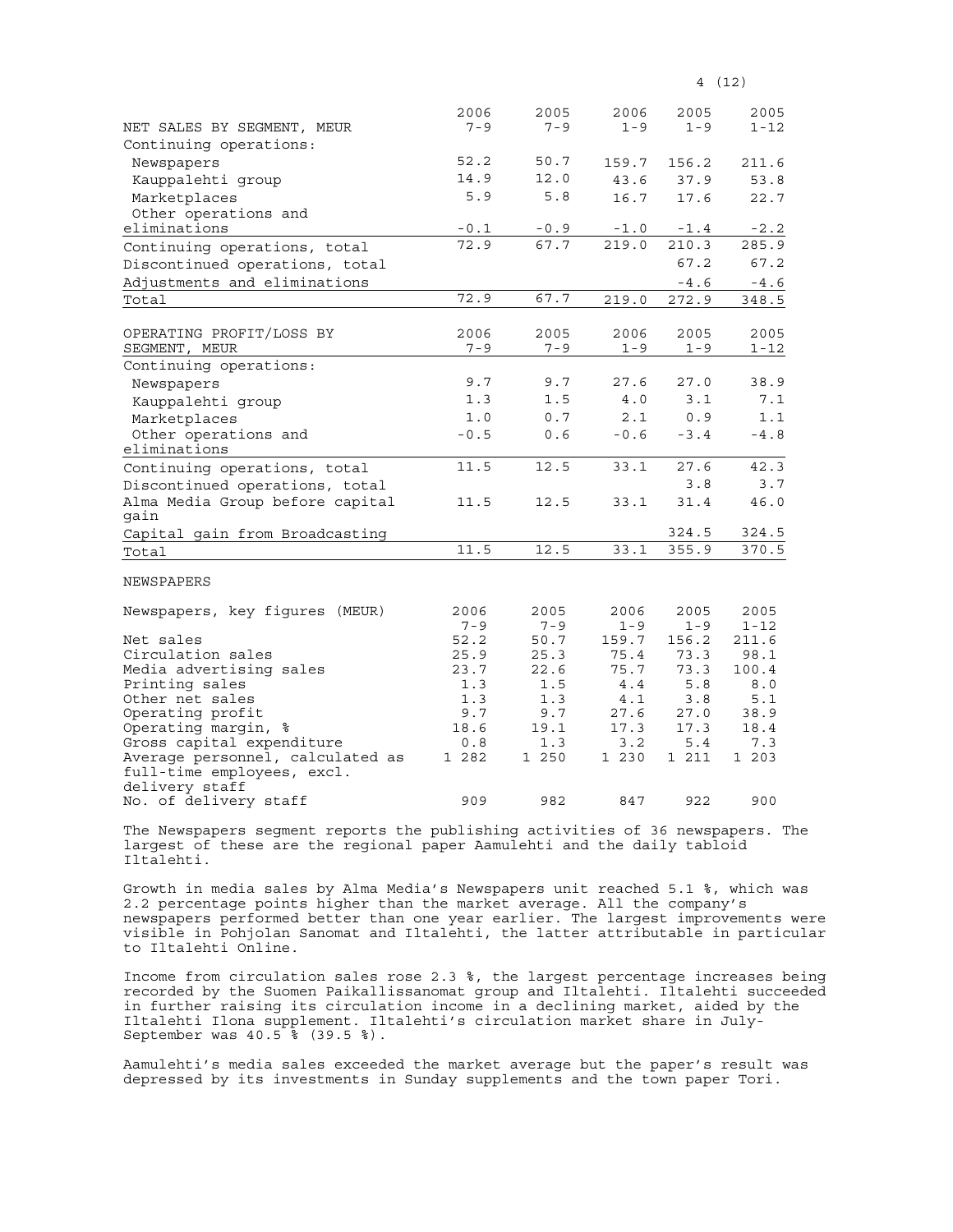In September the company announced its plan to set up a joint political desk in Helsinki for its regional newspapers and Kauppalehti in autumn 2007.

# KAUPPALEHTI GROUP

| Kauppalehti group key figures, MEUR                     | 2006    | 2005    | 2006    | 2005    | 2005     |
|---------------------------------------------------------|---------|---------|---------|---------|----------|
|                                                         | $7 - 9$ | $7 - 9$ | $1 - 9$ | $1 - 9$ | $1 - 12$ |
| Net sales                                               | 14.9    | 12.0    | 43.6    | 37.9    | 53.8     |
| Circulation sales                                       | 5.4     | 5.1     | 17.2    | 16.2    | 22.4     |
| Media advertising sales                                 | 4.6     | 4.7     | 15.4    | 16.2    | 23.1     |
| Other net sales                                         | 4.8     | 2.2     | 11.0    | 5.5     | 8.4      |
| Operating profit                                        | 1.3     | 1.5     | 4.0     | 3.1     | 7.1      |
| Operating margin, %                                     | 8.5     | 12.5    | 9.3     | 8.3     | 13.2     |
| Gross capital expenditure                               | 5.3     | 4.0     | 5.9     | 8.0     | 8.1      |
| Average personnel, calculated as<br>full-time employees | 541     | 427     | 483     | 418     | 418      |

The Kauppalehti group specializes in producing business and financial information. Its best known title is the Kauppalehti business daily.

Media sales in the business press were weak, especially during September, and media sales in the Kauppalehti newspaper family were below the previous year's level. Media sales by Kauppalehti Online grew.

The Kauppalehti group's ePortti, subsidiaries Lehdentekijät and BNS, and the new businesses SBV and Kauppalehti 121 were all successful and raised the group's net sales.

# MARKETPLACES

| Marketplaces key fiqures, MEUR   | 2006    | 2005    | 2006    | 2005    | 2005     |
|----------------------------------|---------|---------|---------|---------|----------|
|                                  | $7 - 9$ | $7 - 9$ | $1 - 9$ | $1 - 9$ | $1 - 12$ |
| Net sales                        | 5.9     | 5.8     | 16.7    | 17.6    | 22.7     |
| Operations in Finland            | 4.9     | 4.0     | 14.6    | 12.0    | 16.1     |
| Operations outside Finland       | 1.0     | 0.4     | 2.1     | 1.1     | 1.5      |
| Other operations *               |         | 1.4     |         | 4.5     | 5.1      |
| Operating profit                 | 1.0     | 0.7     | 2.1     | 0.9     | 1.1      |
| Profit margin, %                 | 17.3    | 12.1    | 12.5    | 5.3     | 4.9      |
| Gross capital expenditure        | 4.6     | 0.7     | 5.6     | 2.7     | 3.5      |
| Average personnel, calculated as | 115     | 118     | 104     | 115     | 109      |
| full-time employees              |         |         |         |         |          |

\* Other operations includes the net sales of the Network Service (NWS) unit and New Ventures unit for 2005. These units were divested during 2005.

The Marketplaces segment reports Alma Media's classified services, which are produced on the internet and supported by printed products. These services are Etuovi.com (home-buying), Autotalli.com (vehicles), Monster.fi (recruitment), Mascus.com (used heavy machinery), the City24 (homes and property) service in the Baltic states, Ukraine and Poland, Motors24 in Estonia and Latvia, and Bovision.se and Objektvision.se in Sweden.

Marketplaces' comparable net sales grew 24 %. Including the two property marketplaces in Sweden (Bovision for home-buying, and Objektvision for business premises), growth was 34 %. Foreign operations showed growth of 168 % and operations in Finland 21 %.

The recruitment service Monster once again grew strongly (65 %) raising its market share to over 9 %. Monster's profitability is on a good level.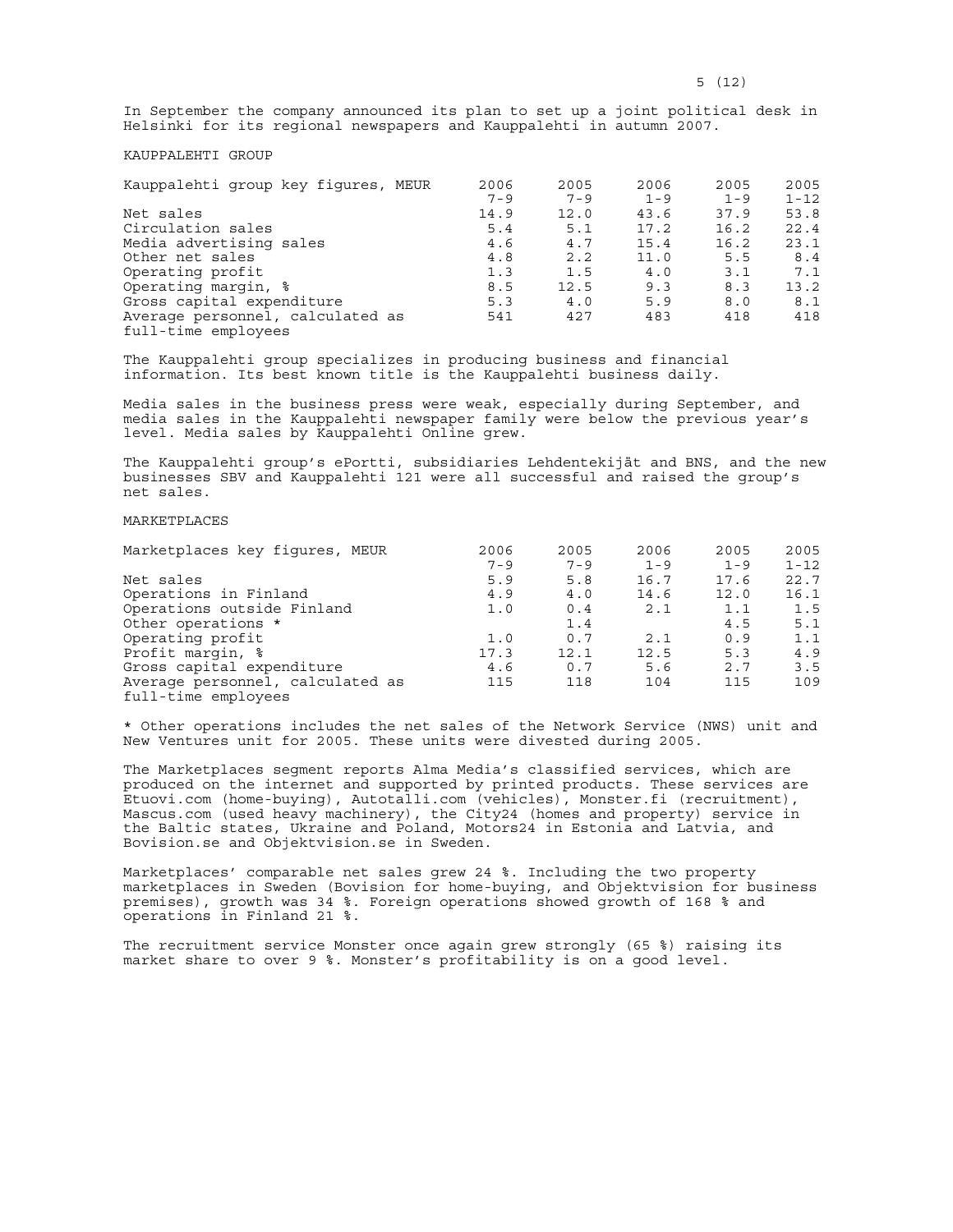### ASSOCIATED COMPANIES

| Share of results of associated | 2006    | 2005    | 2006        | 2005           | 2005     |
|--------------------------------|---------|---------|-------------|----------------|----------|
| companies, MEUR                | $7 - 9$ | $7 - 9$ | $1 - 9$     | $1 - 9$        | $1 - 12$ |
| Newspapers                     | 0.0     | 0.0     | 0.0         | 0.0            | 0.0      |
| Kauppalehti group              |         |         |             |                |          |
| Talentum Oyj                   | $-0.1$  | 3.7     | 0.5         | 4.5            | 5.4      |
| Other associated companies     | 0.0     | 0.0     | 0.2         | 0.0            | 0.1      |
| Marketplaces                   | 0.0     | 0.0     | 0.0         | 0.0            | 0.0      |
| Other operations               |         |         |             |                |          |
| Acta Print Oy                  | 0.1     | $-0.2$  | $-0.2$      | $-1.5$         | $-1.7$   |
| Other associated companies     | 0.3     | 0.3     | 0.6         | 0.7            | 0.7      |
| Total                          | 0.3     | 3.8     | $1 \quad 1$ | 3 <sub>7</sub> | 4.5      |

The Group's holding in Talentum Oyj, reported under the Kauppalehti group, is 29.9 %, and in Acta Print Oy, reported under Other Operations, 36.0 %.

### BALANCE SHEET AND FINANCIAL POSITION

The Group's balance sheet totalled MEUR 220.8 on 30 September 2006 (MEUR 243.6 on 31 December 2005). The equity ratio at the end of September was 50.9 % (54.5 %) and shareholders' equity per share was EUR 1.38 (EUR 1.69).

The company made a capital repayment to shareholders of EUR 0.53 per share on 23 August 2006, which reduced the Group's share premium fund by MEUR 39.5.

Cash flow from operations rose by MEUR 1.0 on the comparison period. The net profit for the third quarter was MEUR 8.5 lower owing in part to a reduction, totalling MEUR 9.2, in financial income and Alma Media's share of its associated company profits. The figures in the comparison period include a MEUR 3.3 capital gain received by Talentum, booked under associated company results, as well as MEUR 5.9 in financial income from the Broadcasting divestment and a MEUR 1.2 capital gain on the NWS disposal.

The Group's net debt at the end of September stood at MEUR 8.8 (MEUR -13.2 at 31 December 2005.

The Group's interest-bearing debt is denominated in euros and therefore does not require hedging against exchange rate differences. The most significant foreign currency based purchasing agreements are hedged.

# CAPITAL EXPENDIDTURE

Gross capital expenditure totalled MEUR 11.5 (6.1). Acquisitions accounted for MEUR 9.8 of this total, the largest being a 51 % holding in TietoEnator 121 Oy for an acquisition price of MEUR 3.4. The other acquisitions made during the period are Finnish Business Communications Ltd (SBV), Bovision AB, Objektvision AB and Kokkolan Sanomat.

#### ADMINISTRATION

Tuomas Avonius was appointed director of Iltalehti's media sales and marketing as of 1 August 2006.

Juha Blomster, head of the Kauppalehti group, announced his resignation from the company as of 31 August 2006. His successor is Juha-Petri Loimovuori. The appointment was announced on 29 September 2006 but Loimovuori takes up the position on 1 November 2006.

# THE ALMA MEDIA SHARE

Trading in the company's share continued to be brisk. The total trading volume between July and September was 14.0 million, which represented 19 % of the total number of shares. In monetary terms trading totalled MEUR 103.2. The number of shares held in nominee-registered accounts decreased from 18.5 % at the end of June to 17.5 % at the end of September.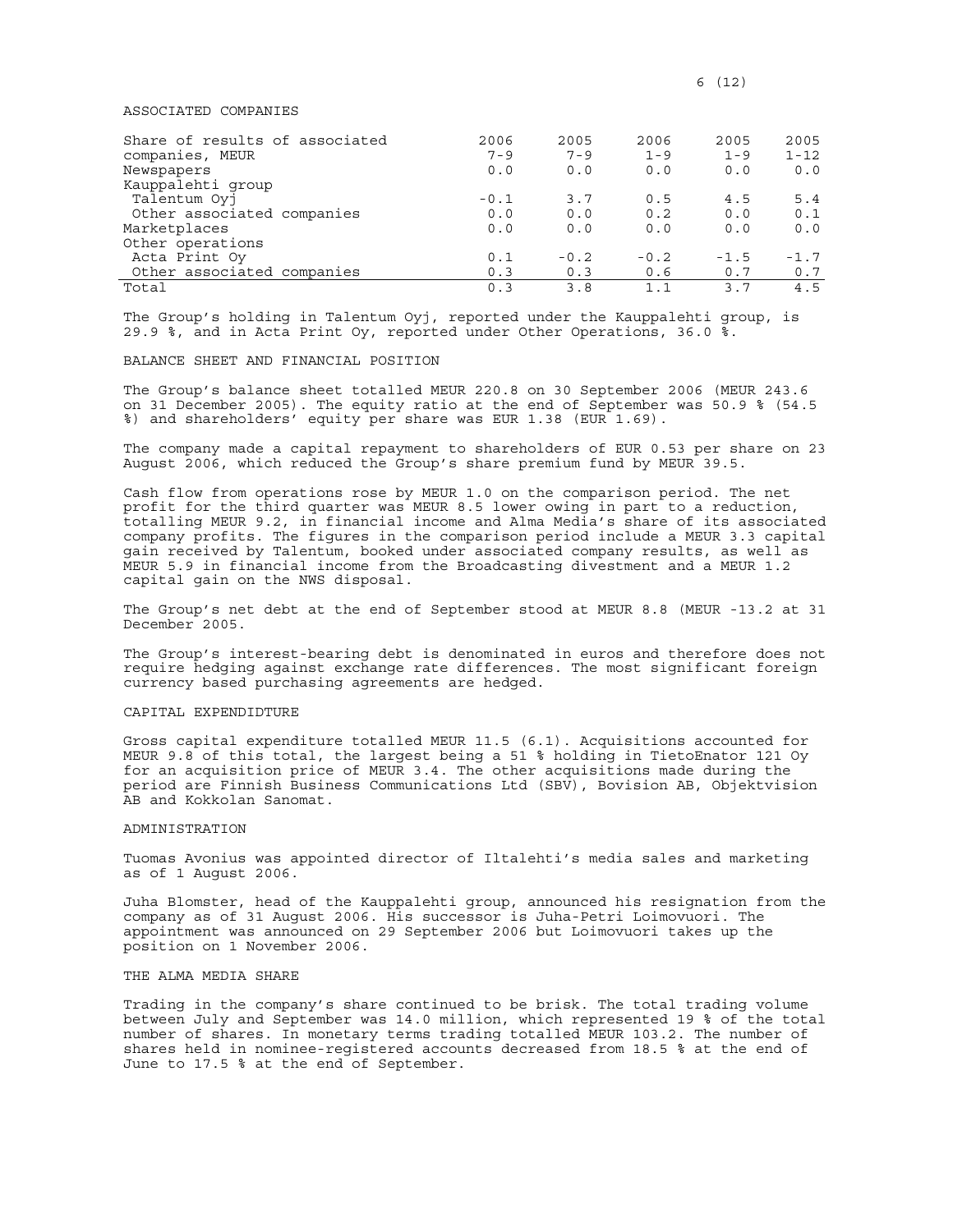The closing price of the Alma Media share at the end of September was MEUR 7.60 (6.75). The lowest quotation during the period was EUR 7.20 (6.50) and the highest was EUR 8.33 (6.99). The company's market capitalization on 29 September 2006 was MEUR 567.1.

The company does not own any of its own shares and it has no authorization to purchase its owns shares in public trading.

As authorized by the AGM on 8 March 2006, the Board of Directors has granted option rights to the managements of Alma Media Corporation and its subsidiaries as part of the company's schemes for ensuring personnel's motivation and longterm commitment to the company. The subscription price of the 2006A options decreased by the amount of capital repayment, i.e. by EUR 0.53 to EUR 7.13. The A option scheme covers altogether 640,000 options, of which 515,000 have so far been issued to Group management.

The Board of Directors was authorized by the AGM on 8 March 2006 to raise one or more convertible bond loans, and/or to raise the share capital with one or more rights issues provided that, when converting the convertible bonds and/or when issuing new shares, at most 14,922,000 shares may be issued with a book countervalue of 0.60 euros per share and the share capital may be raised by at most 8,953,200 euros. This authorization is in force until 8 March 2007. So far the Board has not exercised this authorization.

## Flagging notices

On 17 July 2006 Oy Herttaässä Ab announced that it would raise its holding in Alma Media to 10 % in a forward contract maturing on 15 December 2006.

On 19 July 2006 Capital Group companies announced that its holding had decreased to 3.7 %.

On 21 August 2006 Skandinaviska Enskilda Banken announded that its holding had risen to 5 %.

On 13 September 2006 Procomex S.A. and Helsingin Mekaaninkontalo Oy announced that their combined holding would rise to 5 % through forward contracts maturing on 20 October 2006 and 15 December 2006.

#### SUBSEQUENT EVENTS

The company's MEUR 30 medium-term notes matured and were repaid on 4 October 2006.

On 24 October the company sold production and office buildings and their land in Tampere and Kemi for a total price of MEUR 9.6, making a capital gain of MEUR 4.2.

## PROSPECTS TO THE YEAR END

In its April-June interim report the company forecast that its net sales and comparable operating profit in the remainder of the year would be at the previous year's good level. Full-year net sales were forecast to grow and the operating profit to exceed last year's level.

The company maintains its full-year net sales and operating profit forecast unchanged.

#### NEXT INTERIM REPORT

Alma Media will publish its financial statements bulletin for the full year 2006 on Friday 9 February 2006.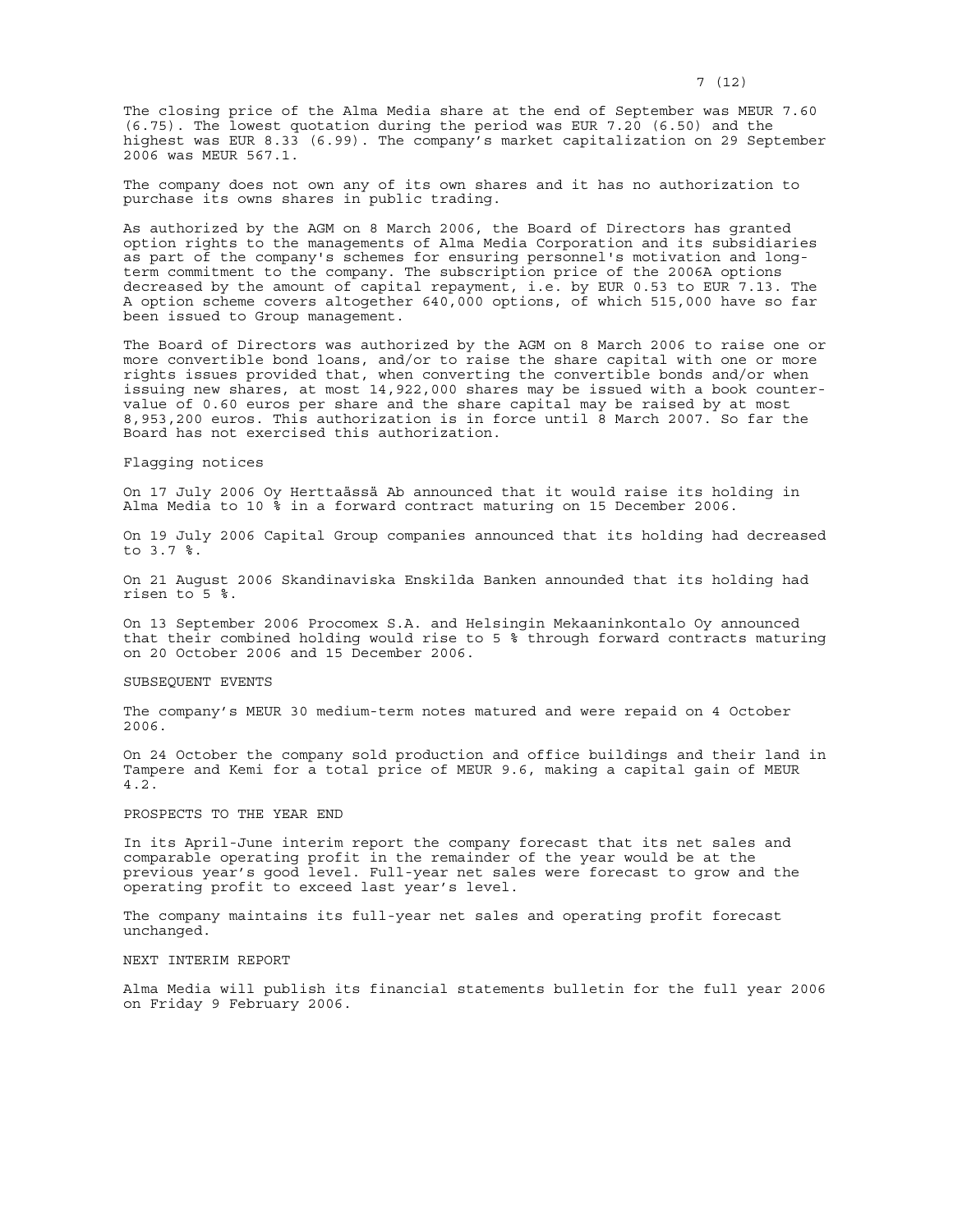| $7 - 9$<br>$7 - 9$<br>INCOME STATEMENT, MEUR<br>$1 - 9$<br>$1 - 9$<br>Continuing operations:<br>72.9<br>67.7<br>219.0<br>210.3<br>285.9<br>NET SALES<br>0.2<br>1.6<br>3.9<br>0.9<br>Other operating income<br>$-59.1$<br>$-54.0$<br>$-179.3$<br>$-178.5$<br>Operating expenses<br>Depreciation, amortization and<br>$-2.5$<br>$-10.5$<br>$-2.8$<br>$-7.5$<br>$-8.1$<br>impairment charges<br>11.5<br>12.5<br>33.1<br>27.6<br>OPERATING PROFIT<br>$-0.2$<br>4.6<br>$-0.5$<br>3.1<br>Financial income and expenses<br>Share of results in associated<br>0.3<br>4.5<br>3.8<br>1.1<br>3.7<br>companies<br>11.6<br>20.9<br>33.7<br>34.3<br>PROFIT BEFORE TAX<br>$-2.7$<br>$-3.5$<br>$-8.2$<br>$-7.5$<br>Income tax<br>8.9<br>25.5<br>26.7<br>17.4<br>PROFIT FROM CONTINUING OPERATIONS<br>Income from discontinued<br>1.4<br>1.4<br>operations<br>Capital gain on Broadcasting<br>324.5<br>disposal<br>8.9<br>17.4<br>25.5<br>352.6<br>NET PROFIT FOR THE PERIOD<br>Distribution<br>To the parent company<br>8.8<br>25.2<br>352.2<br>364.6<br>17.3<br>shareholders<br>0.1<br>0.1<br>0.3<br>0.4<br>0.4<br>Minority interest<br>Earnings/share (EPS), EUR,<br>0.23<br>0.35<br>0.12<br>0.34<br>continuing operations (basic)<br>Earnings/share (EPS), EUR,<br>0.12<br>0.23<br>0.34<br>0.35<br>continuing operations (diluted)<br>EPS, EUR, discontinued<br>operations, incl. Broadcasting<br>capital gain (basic)<br>4.37<br>EPS, EUR, discontinued<br>operations, incl. Broadcasting<br>capital gain (diluted)<br>4.37<br>30.9.2006 30.9.2005 31.12.2005<br>BALANCE SHEET,<br>MEUR<br>ASSETS; CONTINUING OPERATIONS<br>NON-CURRENT ASSETS<br>61.8<br>60.6<br>57.3<br>Tangible assets<br>9.7<br>7.1<br>7.4<br>Intangible assets<br>18.6<br>18.9<br>29.0<br>Goodwill<br>Investments in associated<br>32.9<br>37.6<br>40.4<br>companies<br>6.4<br>6.6<br>6.6<br>Other long-term investments<br>3.7<br>4.3<br>4.8<br>Deferred tax assets<br>5.1<br>5.4<br>5.3<br>Other receivables<br><b>CURRENT ASSETS</b><br>1.5<br>1.4<br>1.6<br>Inventories<br>32.2<br>32.4<br>28.5<br>Trade and other receivables<br>43.0<br>113.2<br>69.6<br>Cash and cash equivalents *) |               | 2006  | 2005  | 2006 | 2005  | 2005 |
|------------------------------------------------------------------------------------------------------------------------------------------------------------------------------------------------------------------------------------------------------------------------------------------------------------------------------------------------------------------------------------------------------------------------------------------------------------------------------------------------------------------------------------------------------------------------------------------------------------------------------------------------------------------------------------------------------------------------------------------------------------------------------------------------------------------------------------------------------------------------------------------------------------------------------------------------------------------------------------------------------------------------------------------------------------------------------------------------------------------------------------------------------------------------------------------------------------------------------------------------------------------------------------------------------------------------------------------------------------------------------------------------------------------------------------------------------------------------------------------------------------------------------------------------------------------------------------------------------------------------------------------------------------------------------------------------------------------------------------------------------------------------------------------------------------------------------------------------------------------------------------------------------------------------------------------------------------------------------------------------------------------------------------------------------------------------------------------------------------------------------------------------------|---------------|-------|-------|------|-------|------|
|                                                                                                                                                                                                                                                                                                                                                                                                                                                                                                                                                                                                                                                                                                                                                                                                                                                                                                                                                                                                                                                                                                                                                                                                                                                                                                                                                                                                                                                                                                                                                                                                                                                                                                                                                                                                                                                                                                                                                                                                                                                                                                                                                      |               |       |       |      |       | 1-12 |
| 5.2<br>$-238.2$<br>42.3<br>2.7<br>49.5<br>$-10.5$<br>39.0<br>324.5<br>365.0<br>0.52<br>0.52<br>4.37<br>4.37                                                                                                                                                                                                                                                                                                                                                                                                                                                                                                                                                                                                                                                                                                                                                                                                                                                                                                                                                                                                                                                                                                                                                                                                                                                                                                                                                                                                                                                                                                                                                                                                                                                                                                                                                                                                                                                                                                                                                                                                                                          |               |       |       |      |       |      |
|                                                                                                                                                                                                                                                                                                                                                                                                                                                                                                                                                                                                                                                                                                                                                                                                                                                                                                                                                                                                                                                                                                                                                                                                                                                                                                                                                                                                                                                                                                                                                                                                                                                                                                                                                                                                                                                                                                                                                                                                                                                                                                                                                      |               |       |       |      |       |      |
|                                                                                                                                                                                                                                                                                                                                                                                                                                                                                                                                                                                                                                                                                                                                                                                                                                                                                                                                                                                                                                                                                                                                                                                                                                                                                                                                                                                                                                                                                                                                                                                                                                                                                                                                                                                                                                                                                                                                                                                                                                                                                                                                                      |               |       |       |      |       |      |
|                                                                                                                                                                                                                                                                                                                                                                                                                                                                                                                                                                                                                                                                                                                                                                                                                                                                                                                                                                                                                                                                                                                                                                                                                                                                                                                                                                                                                                                                                                                                                                                                                                                                                                                                                                                                                                                                                                                                                                                                                                                                                                                                                      |               |       |       |      |       |      |
|                                                                                                                                                                                                                                                                                                                                                                                                                                                                                                                                                                                                                                                                                                                                                                                                                                                                                                                                                                                                                                                                                                                                                                                                                                                                                                                                                                                                                                                                                                                                                                                                                                                                                                                                                                                                                                                                                                                                                                                                                                                                                                                                                      |               |       |       |      |       |      |
|                                                                                                                                                                                                                                                                                                                                                                                                                                                                                                                                                                                                                                                                                                                                                                                                                                                                                                                                                                                                                                                                                                                                                                                                                                                                                                                                                                                                                                                                                                                                                                                                                                                                                                                                                                                                                                                                                                                                                                                                                                                                                                                                                      |               |       |       |      |       |      |
|                                                                                                                                                                                                                                                                                                                                                                                                                                                                                                                                                                                                                                                                                                                                                                                                                                                                                                                                                                                                                                                                                                                                                                                                                                                                                                                                                                                                                                                                                                                                                                                                                                                                                                                                                                                                                                                                                                                                                                                                                                                                                                                                                      |               |       |       |      |       |      |
|                                                                                                                                                                                                                                                                                                                                                                                                                                                                                                                                                                                                                                                                                                                                                                                                                                                                                                                                                                                                                                                                                                                                                                                                                                                                                                                                                                                                                                                                                                                                                                                                                                                                                                                                                                                                                                                                                                                                                                                                                                                                                                                                                      |               |       |       |      |       |      |
|                                                                                                                                                                                                                                                                                                                                                                                                                                                                                                                                                                                                                                                                                                                                                                                                                                                                                                                                                                                                                                                                                                                                                                                                                                                                                                                                                                                                                                                                                                                                                                                                                                                                                                                                                                                                                                                                                                                                                                                                                                                                                                                                                      |               |       |       |      |       |      |
|                                                                                                                                                                                                                                                                                                                                                                                                                                                                                                                                                                                                                                                                                                                                                                                                                                                                                                                                                                                                                                                                                                                                                                                                                                                                                                                                                                                                                                                                                                                                                                                                                                                                                                                                                                                                                                                                                                                                                                                                                                                                                                                                                      |               |       |       |      |       |      |
|                                                                                                                                                                                                                                                                                                                                                                                                                                                                                                                                                                                                                                                                                                                                                                                                                                                                                                                                                                                                                                                                                                                                                                                                                                                                                                                                                                                                                                                                                                                                                                                                                                                                                                                                                                                                                                                                                                                                                                                                                                                                                                                                                      |               |       |       |      |       |      |
|                                                                                                                                                                                                                                                                                                                                                                                                                                                                                                                                                                                                                                                                                                                                                                                                                                                                                                                                                                                                                                                                                                                                                                                                                                                                                                                                                                                                                                                                                                                                                                                                                                                                                                                                                                                                                                                                                                                                                                                                                                                                                                                                                      |               |       |       |      |       |      |
|                                                                                                                                                                                                                                                                                                                                                                                                                                                                                                                                                                                                                                                                                                                                                                                                                                                                                                                                                                                                                                                                                                                                                                                                                                                                                                                                                                                                                                                                                                                                                                                                                                                                                                                                                                                                                                                                                                                                                                                                                                                                                                                                                      |               |       |       |      |       |      |
|                                                                                                                                                                                                                                                                                                                                                                                                                                                                                                                                                                                                                                                                                                                                                                                                                                                                                                                                                                                                                                                                                                                                                                                                                                                                                                                                                                                                                                                                                                                                                                                                                                                                                                                                                                                                                                                                                                                                                                                                                                                                                                                                                      |               |       |       |      |       |      |
|                                                                                                                                                                                                                                                                                                                                                                                                                                                                                                                                                                                                                                                                                                                                                                                                                                                                                                                                                                                                                                                                                                                                                                                                                                                                                                                                                                                                                                                                                                                                                                                                                                                                                                                                                                                                                                                                                                                                                                                                                                                                                                                                                      |               |       |       |      |       |      |
|                                                                                                                                                                                                                                                                                                                                                                                                                                                                                                                                                                                                                                                                                                                                                                                                                                                                                                                                                                                                                                                                                                                                                                                                                                                                                                                                                                                                                                                                                                                                                                                                                                                                                                                                                                                                                                                                                                                                                                                                                                                                                                                                                      |               |       |       |      |       |      |
|                                                                                                                                                                                                                                                                                                                                                                                                                                                                                                                                                                                                                                                                                                                                                                                                                                                                                                                                                                                                                                                                                                                                                                                                                                                                                                                                                                                                                                                                                                                                                                                                                                                                                                                                                                                                                                                                                                                                                                                                                                                                                                                                                      |               |       |       |      |       |      |
|                                                                                                                                                                                                                                                                                                                                                                                                                                                                                                                                                                                                                                                                                                                                                                                                                                                                                                                                                                                                                                                                                                                                                                                                                                                                                                                                                                                                                                                                                                                                                                                                                                                                                                                                                                                                                                                                                                                                                                                                                                                                                                                                                      |               |       |       |      |       |      |
|                                                                                                                                                                                                                                                                                                                                                                                                                                                                                                                                                                                                                                                                                                                                                                                                                                                                                                                                                                                                                                                                                                                                                                                                                                                                                                                                                                                                                                                                                                                                                                                                                                                                                                                                                                                                                                                                                                                                                                                                                                                                                                                                                      |               |       |       |      |       |      |
|                                                                                                                                                                                                                                                                                                                                                                                                                                                                                                                                                                                                                                                                                                                                                                                                                                                                                                                                                                                                                                                                                                                                                                                                                                                                                                                                                                                                                                                                                                                                                                                                                                                                                                                                                                                                                                                                                                                                                                                                                                                                                                                                                      |               |       |       |      |       |      |
|                                                                                                                                                                                                                                                                                                                                                                                                                                                                                                                                                                                                                                                                                                                                                                                                                                                                                                                                                                                                                                                                                                                                                                                                                                                                                                                                                                                                                                                                                                                                                                                                                                                                                                                                                                                                                                                                                                                                                                                                                                                                                                                                                      |               |       |       |      |       |      |
|                                                                                                                                                                                                                                                                                                                                                                                                                                                                                                                                                                                                                                                                                                                                                                                                                                                                                                                                                                                                                                                                                                                                                                                                                                                                                                                                                                                                                                                                                                                                                                                                                                                                                                                                                                                                                                                                                                                                                                                                                                                                                                                                                      |               |       |       |      |       |      |
|                                                                                                                                                                                                                                                                                                                                                                                                                                                                                                                                                                                                                                                                                                                                                                                                                                                                                                                                                                                                                                                                                                                                                                                                                                                                                                                                                                                                                                                                                                                                                                                                                                                                                                                                                                                                                                                                                                                                                                                                                                                                                                                                                      |               |       |       |      |       |      |
|                                                                                                                                                                                                                                                                                                                                                                                                                                                                                                                                                                                                                                                                                                                                                                                                                                                                                                                                                                                                                                                                                                                                                                                                                                                                                                                                                                                                                                                                                                                                                                                                                                                                                                                                                                                                                                                                                                                                                                                                                                                                                                                                                      |               |       |       |      |       |      |
|                                                                                                                                                                                                                                                                                                                                                                                                                                                                                                                                                                                                                                                                                                                                                                                                                                                                                                                                                                                                                                                                                                                                                                                                                                                                                                                                                                                                                                                                                                                                                                                                                                                                                                                                                                                                                                                                                                                                                                                                                                                                                                                                                      |               |       |       |      |       |      |
|                                                                                                                                                                                                                                                                                                                                                                                                                                                                                                                                                                                                                                                                                                                                                                                                                                                                                                                                                                                                                                                                                                                                                                                                                                                                                                                                                                                                                                                                                                                                                                                                                                                                                                                                                                                                                                                                                                                                                                                                                                                                                                                                                      |               |       |       |      |       |      |
|                                                                                                                                                                                                                                                                                                                                                                                                                                                                                                                                                                                                                                                                                                                                                                                                                                                                                                                                                                                                                                                                                                                                                                                                                                                                                                                                                                                                                                                                                                                                                                                                                                                                                                                                                                                                                                                                                                                                                                                                                                                                                                                                                      |               |       |       |      |       |      |
|                                                                                                                                                                                                                                                                                                                                                                                                                                                                                                                                                                                                                                                                                                                                                                                                                                                                                                                                                                                                                                                                                                                                                                                                                                                                                                                                                                                                                                                                                                                                                                                                                                                                                                                                                                                                                                                                                                                                                                                                                                                                                                                                                      |               |       |       |      |       |      |
|                                                                                                                                                                                                                                                                                                                                                                                                                                                                                                                                                                                                                                                                                                                                                                                                                                                                                                                                                                                                                                                                                                                                                                                                                                                                                                                                                                                                                                                                                                                                                                                                                                                                                                                                                                                                                                                                                                                                                                                                                                                                                                                                                      |               |       |       |      |       |      |
|                                                                                                                                                                                                                                                                                                                                                                                                                                                                                                                                                                                                                                                                                                                                                                                                                                                                                                                                                                                                                                                                                                                                                                                                                                                                                                                                                                                                                                                                                                                                                                                                                                                                                                                                                                                                                                                                                                                                                                                                                                                                                                                                                      |               |       |       |      |       |      |
|                                                                                                                                                                                                                                                                                                                                                                                                                                                                                                                                                                                                                                                                                                                                                                                                                                                                                                                                                                                                                                                                                                                                                                                                                                                                                                                                                                                                                                                                                                                                                                                                                                                                                                                                                                                                                                                                                                                                                                                                                                                                                                                                                      |               |       |       |      |       |      |
|                                                                                                                                                                                                                                                                                                                                                                                                                                                                                                                                                                                                                                                                                                                                                                                                                                                                                                                                                                                                                                                                                                                                                                                                                                                                                                                                                                                                                                                                                                                                                                                                                                                                                                                                                                                                                                                                                                                                                                                                                                                                                                                                                      |               |       |       |      |       |      |
|                                                                                                                                                                                                                                                                                                                                                                                                                                                                                                                                                                                                                                                                                                                                                                                                                                                                                                                                                                                                                                                                                                                                                                                                                                                                                                                                                                                                                                                                                                                                                                                                                                                                                                                                                                                                                                                                                                                                                                                                                                                                                                                                                      |               |       |       |      |       |      |
|                                                                                                                                                                                                                                                                                                                                                                                                                                                                                                                                                                                                                                                                                                                                                                                                                                                                                                                                                                                                                                                                                                                                                                                                                                                                                                                                                                                                                                                                                                                                                                                                                                                                                                                                                                                                                                                                                                                                                                                                                                                                                                                                                      |               |       |       |      |       |      |
|                                                                                                                                                                                                                                                                                                                                                                                                                                                                                                                                                                                                                                                                                                                                                                                                                                                                                                                                                                                                                                                                                                                                                                                                                                                                                                                                                                                                                                                                                                                                                                                                                                                                                                                                                                                                                                                                                                                                                                                                                                                                                                                                                      |               |       |       |      |       |      |
|                                                                                                                                                                                                                                                                                                                                                                                                                                                                                                                                                                                                                                                                                                                                                                                                                                                                                                                                                                                                                                                                                                                                                                                                                                                                                                                                                                                                                                                                                                                                                                                                                                                                                                                                                                                                                                                                                                                                                                                                                                                                                                                                                      |               |       |       |      |       |      |
|                                                                                                                                                                                                                                                                                                                                                                                                                                                                                                                                                                                                                                                                                                                                                                                                                                                                                                                                                                                                                                                                                                                                                                                                                                                                                                                                                                                                                                                                                                                                                                                                                                                                                                                                                                                                                                                                                                                                                                                                                                                                                                                                                      |               |       |       |      |       |      |
|                                                                                                                                                                                                                                                                                                                                                                                                                                                                                                                                                                                                                                                                                                                                                                                                                                                                                                                                                                                                                                                                                                                                                                                                                                                                                                                                                                                                                                                                                                                                                                                                                                                                                                                                                                                                                                                                                                                                                                                                                                                                                                                                                      |               |       |       |      |       |      |
|                                                                                                                                                                                                                                                                                                                                                                                                                                                                                                                                                                                                                                                                                                                                                                                                                                                                                                                                                                                                                                                                                                                                                                                                                                                                                                                                                                                                                                                                                                                                                                                                                                                                                                                                                                                                                                                                                                                                                                                                                                                                                                                                                      |               |       |       |      |       |      |
|                                                                                                                                                                                                                                                                                                                                                                                                                                                                                                                                                                                                                                                                                                                                                                                                                                                                                                                                                                                                                                                                                                                                                                                                                                                                                                                                                                                                                                                                                                                                                                                                                                                                                                                                                                                                                                                                                                                                                                                                                                                                                                                                                      |               |       |       |      |       |      |
|                                                                                                                                                                                                                                                                                                                                                                                                                                                                                                                                                                                                                                                                                                                                                                                                                                                                                                                                                                                                                                                                                                                                                                                                                                                                                                                                                                                                                                                                                                                                                                                                                                                                                                                                                                                                                                                                                                                                                                                                                                                                                                                                                      |               |       |       |      |       |      |
|                                                                                                                                                                                                                                                                                                                                                                                                                                                                                                                                                                                                                                                                                                                                                                                                                                                                                                                                                                                                                                                                                                                                                                                                                                                                                                                                                                                                                                                                                                                                                                                                                                                                                                                                                                                                                                                                                                                                                                                                                                                                                                                                                      |               |       |       |      |       |      |
|                                                                                                                                                                                                                                                                                                                                                                                                                                                                                                                                                                                                                                                                                                                                                                                                                                                                                                                                                                                                                                                                                                                                                                                                                                                                                                                                                                                                                                                                                                                                                                                                                                                                                                                                                                                                                                                                                                                                                                                                                                                                                                                                                      | ASSETS, TOTAL | 220.8 | 288.5 |      | 243.6 |      |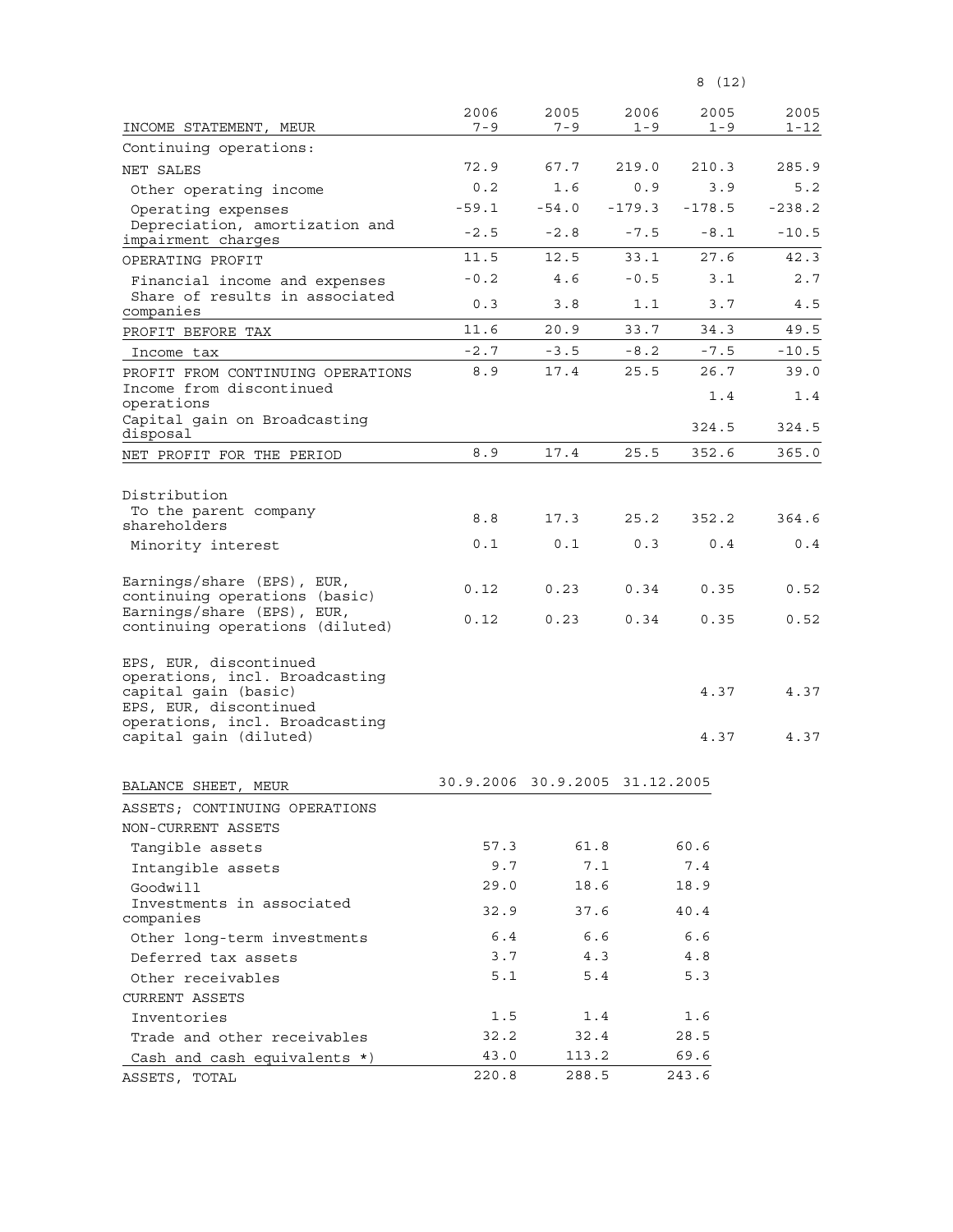| BALANCE SHEET, MEUR                |       |       | 30.9.2006 30.9.2005 31.12.2005 |
|------------------------------------|-------|-------|--------------------------------|
| EQUITY AND LIABILITIES; CONTINUING |       |       |                                |
| OPERATIONS                         |       |       |                                |
| Parent company shareholders'       |       |       |                                |
| equity                             | 103.1 | 113.2 | 126.2                          |
| Minority interest                  | 0.3   | 0.7   | 0.5                            |
| SHAREHOLDERS' EOUITY, TOTAL        | 103.5 | 113.8 | 126.7                          |
| LIABILITIES                        |       |       |                                |
| Deferred tax liabilities           | 2.0   | 2.3   | 1.5                            |
| Long-term liabilities              | 30.6  | 62.6  | 31.3                           |
| Current liabilities                | 84.8  | 109.8 | 84.0                           |
| EQUITY AND LIABILITIES, TOTAL      | 220.8 | 288.5 | 243.6                          |

| RECONCILIATION OF SHAREHOLDERS' EQUITY 1 JAN - 30 SEPT 2006 |       |     |                    |                               |                |            |               |
|-------------------------------------------------------------|-------|-----|--------------------|-------------------------------|----------------|------------|---------------|
|                                                             |       |     |                    | $Re-$                         | Parent         | Mino-      |               |
|                                                             | Share |     | Share              | tained<br>Share premium earn- | compa-<br>ny's | rity       | inte- Equity, |
| <b>MEUR</b>                                                 |       |     | capital issue fund | ings                          | share          | rest total |               |
| Equity 1. Jan. 2006                                         | 44.8  | 0.0 | 42.4               | 39.0                          | 126.2          | 0.5        | 126.7         |
|                                                             |       |     |                    |                               |                |            |               |
| Share-based payments                                        |       |     |                    | 0.2                           | 0.2            |            | 0.2           |
| Share of assoc. company                                     |       |     |                    |                               |                |            |               |
| items recognized directly                                   |       |     |                    |                               |                |            |               |
| in equity                                                   |       |     |                    | 0.1                           | 0.1            |            | 0.1           |
| Net income recognized<br>directly in equity                 |       |     |                    | 0.3                           | 0.3            |            | 0.3           |
| Profit in the period                                        |       |     |                    | 25.2                          | 25.2           | 0.3        | 25.5          |
| Net income entered for                                      |       |     |                    |                               |                |            |               |
| the period                                                  |       |     |                    | 25.5                          | 25.5           | 0.3        | 25.8          |
|                                                             |       |     |                    |                               |                |            |               |
| Dividend paid by parent                                     |       |     |                    |                               |                |            |               |
| company                                                     |       |     |                    | $-9.0$                        | $-9.0$         |            | $-9.0$        |
| Dividend paid by<br>subsidiaries                            |       |     | $-39.5$            |                               | $-39.5$        |            | $-39.5$       |
| Dissolution of                                              |       |     |                    |                               |                |            |               |
| subsidiary                                                  |       |     |                    |                               |                | $-0.3$     | $-0.3$        |
| Equity 30 June 2006                                         |       |     |                    |                               |                | $-0.2$     | $-0.2$        |
| Equity 1. Jan. 2006                                         | 44.8  | 0.0 | 2.8                | 55.5                          | 103.1          | 0.3        | 103.5         |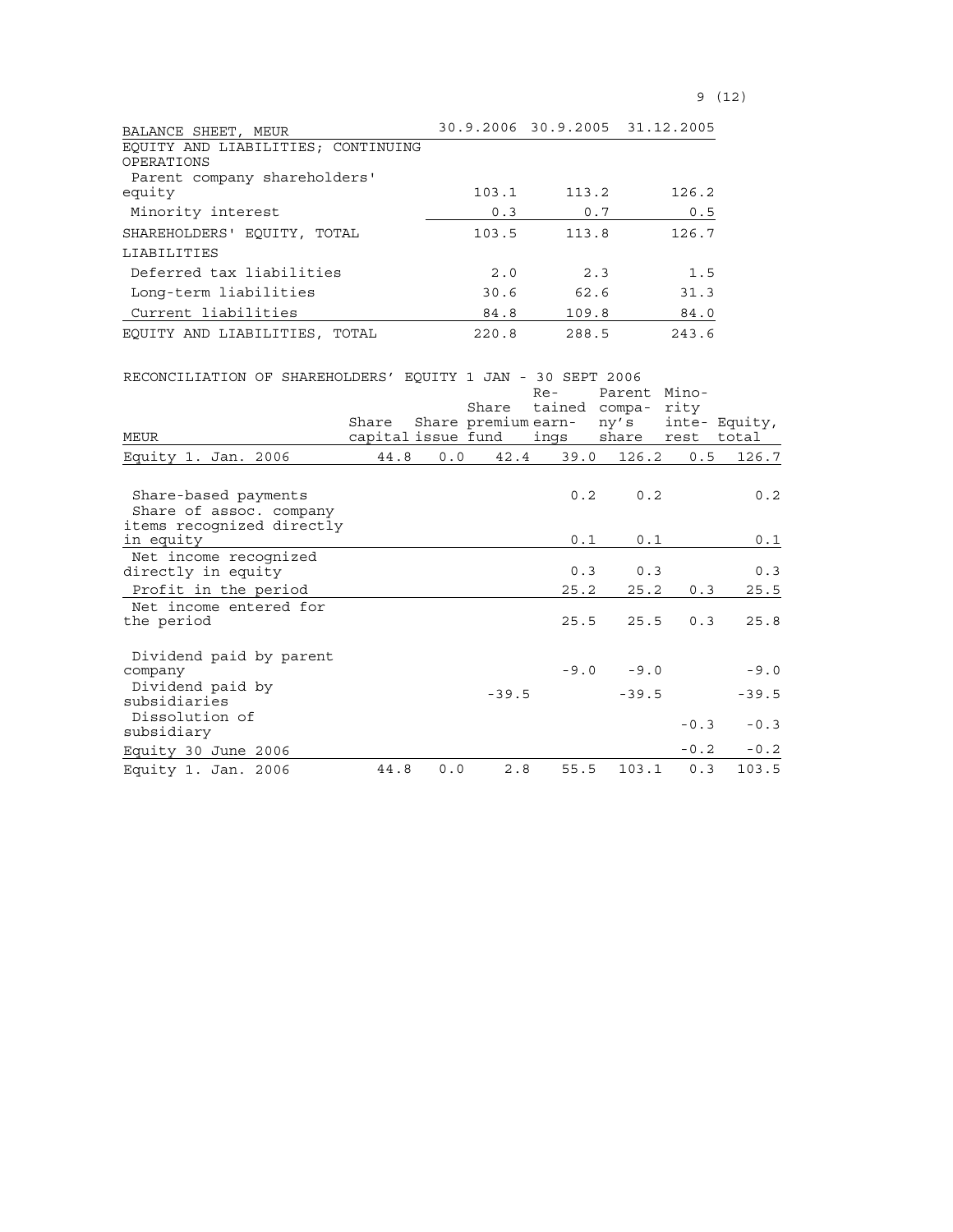| MEUR                                                                                                       | Share<br>capital issue premium ings | Share Share |        | Re-<br>tained<br>earn- | Parent Mino-<br>compa-<br>ny's<br>share | rity<br>rest    | inte- Equity,<br>total |                  |
|------------------------------------------------------------------------------------------------------------|-------------------------------------|-------------|--------|------------------------|-----------------------------------------|-----------------|------------------------|------------------|
| Equity 1 Jan. 2005                                                                                         | 26.5                                | 1.8         | 50.8   | 66.8                   | 145.8                                   | 2.1             | 147.9                  |                  |
| Net income recognized                                                                                      |                                     |             |        |                        |                                         |                 |                        |                  |
| directly in equity<br>Profit in the period                                                                 |                                     |             |        | 0.0<br>352.2           | 0.0<br>352.2                            | 0.4             | 0.0<br>352.6           |                  |
| Net income entered for<br>the period                                                                       |                                     |             |        | 352.2                  | 352.2                                   | 0.4             | 352.6                  |                  |
| Establishment of<br>Almanova Corporation                                                                   | 0.1                                 |             | 0.9    |                        | 1.0                                     |                 | 1.0                    |                  |
| Almanova Corporation<br>rights issue 28 April                                                              | 5.2                                 |             | 47.5   |                        | 52.7                                    |                 | 52.7                   |                  |
| Impact on equity of<br>reverse acquisition                                                                 | $-27.3$                             |             |        |                        | $-25.8$ $-393.2$ $-446.3$               |                 | $-446.3$               |                  |
| Listing costs<br>Minority interest in<br>subsidiaries sold                                                 |                                     |             | $-1.1$ |                        | $-1.1$                                  | $-1.9$          | $-1.1$<br>$-1.9$       |                  |
| Share options<br>exercised                                                                                 | 0.9                                 | $-1.8$      | 9.7    |                        | 8.8                                     |                 | 8.8                    |                  |
| Equity 30 June 2005                                                                                        | 5.4                                 | 0.0         | 82.0   | 25.8                   | 113.2                                   | 0.7             | 113.8                  |                  |
| CASH FLOW STATEMENT, MEUR                                                                                  |                                     |             |        | 2006<br>$7 - 9$        | 2005<br>$7 - 9$                         | 2006<br>$1 - 9$ | 2005<br>$1 - 9$        | 2005<br>1-12     |
| Continuing operations:                                                                                     |                                     |             |        |                        |                                         |                 |                        |                  |
| Operating activities                                                                                       |                                     |             |        |                        |                                         |                 |                        |                  |
| Net profit for the period                                                                                  |                                     |             |        | 8.9                    | 17.4                                    | 25.5            | 26.7                   | 39.0             |
| Adjustments                                                                                                |                                     |             |        | 5.0                    | $-5.3$                                  | 14.3            | 6.9                    | 8.8              |
| Change in working capital                                                                                  |                                     |             |        | $-5.4$                 | $-2.3$                                  | 1.4             | 2.8                    | 1.3              |
| Financial items and taxes                                                                                  |                                     |             |        | $-2.8$                 | $-5.2$                                  | $-2.5$          | $-13.1$                | $-15.4$          |
| Net cash provided by operating activities                                                                  |                                     |             |        | 5.6                    | 4.6                                     | 38.8            | 23.3                   | 33.7             |
| Cash flow from investing activities                                                                        |                                     |             |        | $-3.9$                 | $-4.3$                                  | $-9.4$          | $-10.2$                | $-12.0$          |
| Cash flow before financing activities                                                                      |                                     |             |        | 1.7                    | 0.3                                     | 29.3            | 13.1                   | 21.7             |
| Cash flow used in financing activities                                                                     |                                     |             |        | $-41.7$                | 0.7                                     | $-55.9$         |                        | $-40.2 - 438.1$  |
| Discontinued operations:                                                                                   |                                     |             |        |                        |                                         |                 |                        |                  |
| Cash flow from operating activities                                                                        |                                     |             |        |                        |                                         |                 | $-1.3$                 | $-1.3$           |
| Cash flow from investing activities                                                                        |                                     |             |        |                        |                                         |                 | 37.5                   | 383.2            |
| Cash flow used in financing activities<br>Change in cash and cash equivalents<br>$(increase +/decrease -)$ |                                     |             |        | $-40.0$                | 1.0                                     | $-26.7$         | 81.6<br>90.7           | 81.6<br>47.1     |
|                                                                                                            |                                     |             |        |                        |                                         |                 |                        |                  |
| Cash and cash equivalents at start of period                                                               |                                     |             |        | 83.0                   | 112.2                                   | 69.6            | 22.5                   | 22.5             |
| Cash and cash equivalents at close of period                                                               |                                     |             |        | 43.0                   | 113.2                                   | 43.0            | 113.2                  | 69.6             |
| GROUP INVESTMENTS, MEUR                                                                                    |                                     |             |        | 2006<br>7 – 9          | 2005<br>7 – 9                           | 2006<br>$1 - 9$ | 2005<br>1-9            | 2005<br>$1 - 12$ |
| Gross capital expenditure, continuing<br>operations                                                        |                                     |             |        | 11.5                   | 6.1                                     | 16.2            | 16.5                   | 19.7             |
| Gross capital expenditure, discontinued<br>operations                                                      |                                     |             |        |                        |                                         |                 | 2.7                    | 2.7              |
| Gross capital expenditure on fixed assets,<br>total                                                        |                                     |             |        | 11.5                   | 6.1                                     | 16.2            | 19.2                   | 22.4             |

RECONCILIATION OF SHAREHOLDERS' EQUITY 1 JAN - 30 SEPT 2005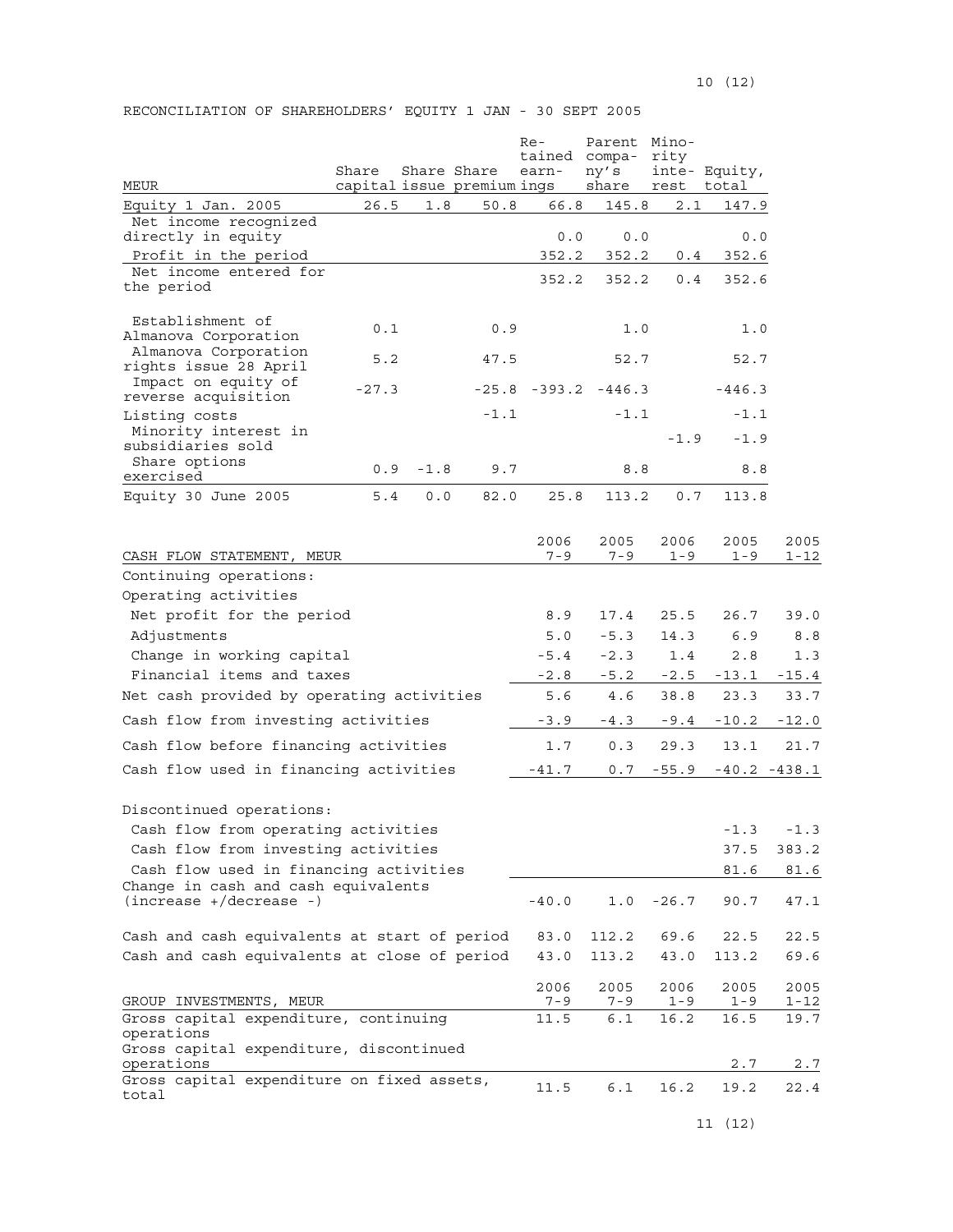| ACQUIRED BUSINESSES during 1-9/2006,<br>MEUR | before | Book value Fair values<br>used in<br>consolidation consolidation |
|----------------------------------------------|--------|------------------------------------------------------------------|
| Tangible assets                              | 0.2    | 0.2                                                              |
| Intangible assets                            | 0.1    | 2.8                                                              |
| Receivables                                  | 1.9    | 1.9                                                              |
| Cash and cash equivalents                    | 0.6    | 0.6                                                              |
| Assets total                                 | 2.8    | 5.5                                                              |
| Deferred tax liabilities                     |        | 0.7                                                              |
| Current liabilities                          | 1.9    | 1.9                                                              |
| Total liabilities                            | 1.9    | 2.6                                                              |
| Net assets                                   | 0.9    | 2.9                                                              |
| Goodwill arising in acquisition              |        | 7.0                                                              |
| Acquisition cost                             |        | 9.9                                                              |
| Cash and cash equivalents of acquired        |        |                                                                  |
| operations                                   |        | 0.6                                                              |
| Impact on cash flow                          |        | 9.3                                                              |

During 2006 the following companies were acquired: Autoinfo, Mediaskopas, Apartament.pl housing portal, Bovision AB and Objektvision AB for the Marketplaces segment. For Kauppalehti group segment Finnish Business Communications Ltd and the remaining (51 %) holding of Kauppalehti 121 Oy. For the Newspapers segment Kokkolan Sanomat.

| GROUP CONTINGENT LIABILITIES, MEUR             |      |      | 30.9.2006 30.9.2005 31.12.2005 |
|------------------------------------------------|------|------|--------------------------------|
| Collateral for own commitments:                |      |      |                                |
| Chattel mortgages                              | 0.0  | 0.0  | 0.0                            |
| Collateral for others:                         |      |      |                                |
| Guarantees                                     | 0.0  | 2.2  | 2.2                            |
| Other commitments:                             |      |      |                                |
| Commitments based on agreements                | 0.1  | 0.1  | 0.1                            |
| Minimum rent payable on other rent agreements: |      |      |                                |
| Within 12 months                               | 5.7  | 4.8  | 4.8                            |
| Within 1-5 years                               | 13.8 | 12.2 | 13.3                           |
| After 5 years                                  | 11.6 | 13.2 | 13.2                           |
| Total                                          | 31.1 | 30.2 | 31.3                           |
| GROUP DERIVATIVE CONTRACTS, MEUR               |      |      | 30.9.2006 30.9.2005 31.12.2005 |
| Raw material derivatives                       |      |      |                                |
| Fair value *                                   | 0.0  | 0.0  | 0.0                            |
| Amount, tonnes                                 | 5000 | 3000 | 5000                           |
| Nominal value                                  | 2.6  | 1.5  | 2.6                            |
| Share options                                  |      |      |                                |
| Fair value *                                   |      | 0.6  | 0.8                            |
| Nominal value                                  |      | 2.3  | 2.6                            |

\* The fair value represents the yield that would have arisen if the derivative positions had been cleared at the balance sheet date.